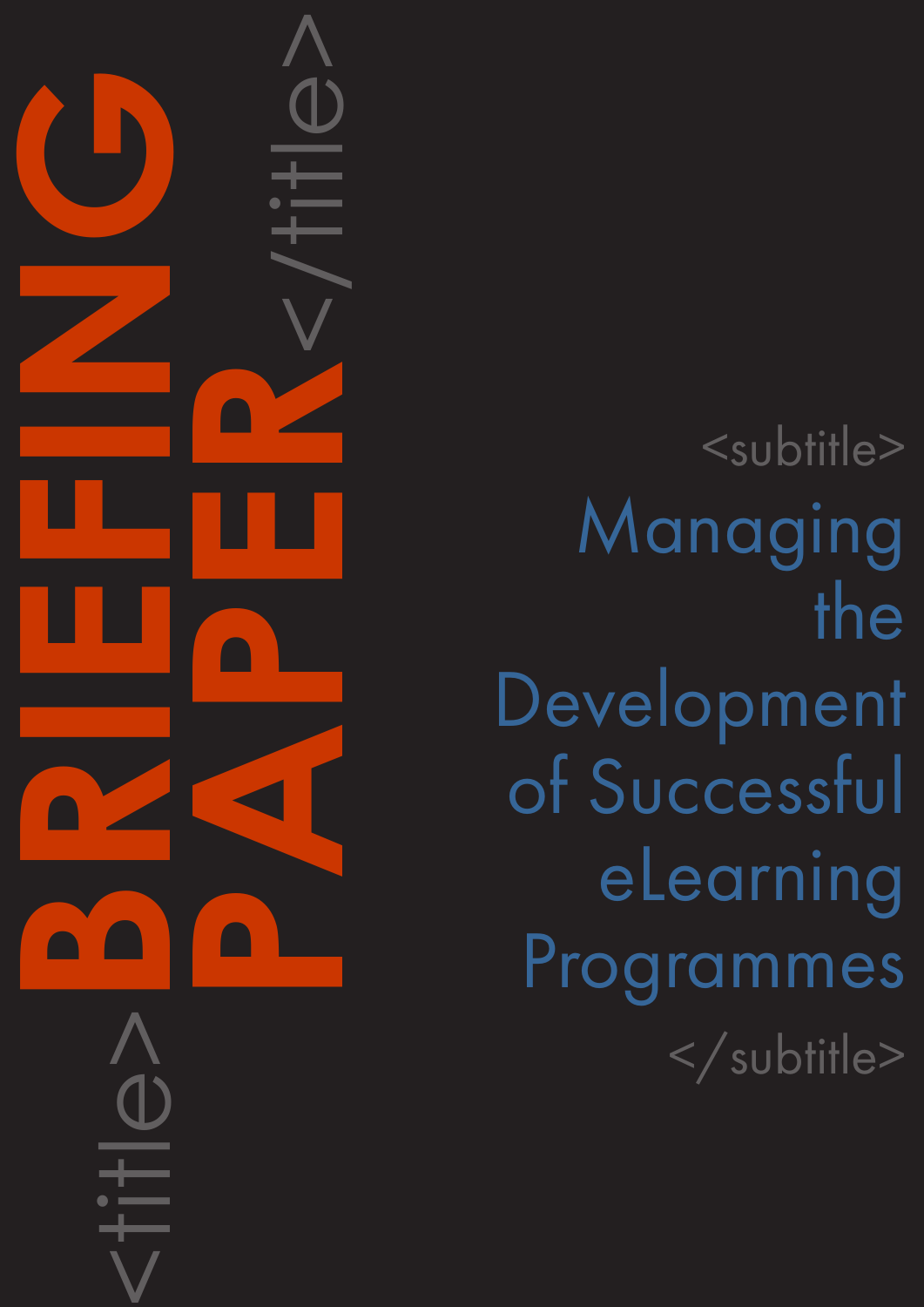### CAPDM Ltd. CAPDM Ltd.

Introduction 60 With the high availability and growing ease of use of on-line learning environments like Moodle, Blackboard and Canvas, it has become much easier to create on-line courses. However this ease – which often means hand-building courses directly in the virtual learning environment (VLE) – comes at a cost, as institutional design, strategy, vision, etc. are usually ignored.

> While it may seem cost-effective for individual educators to build this way, it quickly becomes prohibitive when this is scaled up for programmes that are seriously used and tested by hundreds of students undertaking a whole programme. Such larger developments benefit from standardised course designs, from applying specialist skills such as graphical illustrating, and from adopting **content engineering** techniques to reduce the level of hand editing involved and to generate outputs in multiple formats.

> Developing affordable eLearning programmes that can scale therefore requires a different development approach, and one with four key stages:

Plan and prepare

us know, and we'll aim to incorporate your comments into future updates to this paper.

Before continuing, you might like to read our briefing paper entitled ["Avoiding the](http://www.capdm.co.uk/avoiding-the-vle-trap/)  [VLE Trap](http://www.capdm.co.uk/avoiding-the-vle-trap/)" to understand the reason for developing a programme independently of any existing learning management system you may already have.

Next, note that if your intention is to build a programme that will attract hundreds or thousands of students, you are actually setting out to build a **business**. Why? Because to service that level of commercial activity, you need all the administration, technical, product development and business infrastructure that good quality education service providers must have.

If you are trying to do it from within an existing institution (College or University), you are unlikely to find the **student oriented** administration systems or costeffective **production expertise** you will need in-house. You will probably encounter **barriers** to operating efficiently, such as the ability to personally reward and motivate subject authors to deliver materials on-time and to specification, or constraints that restrain you from minimising the cost of the human components of your programme, preventing you from reaching breakeven in a reasonable time scale.

In short, you need to develop a plan for the business. For that you need to: model the business in a way that will: remove all barriers to efficient operation; address and resource all key business processes including sales, academic support and accreditation; secure the commitment of essential third party partners; and share the eventual rewards appropriately, according to contribution and the level of risk adopted.

Product (programme) design is a key component of the business model for eLearning. It needs to be complete for each of the markets you target, and this is an important consideration for the next stage.

eLearning programme design takes a selection of content, human and technology components and builds them into an on-line course environment that fosters effective teaching, learning and professional development. Each of these three components can play a leading role in the design, but content in particular is important for coping with large volumes of self-motivated distance learners. Many people know this stage as 'instructional design' but we prefer to call it **content interpretation** – and there are many possible interpretations if the content is rich in structure and semantics.

Good quality content, sourced appropriately, written well and produced



Figure 1: Programme Development - Key Stages

Each of the four key development stages contains key issues to be addressed, and this paper highlights some of the key ones. Successful programme development is not the same as programme delivery, which comes later on, usually after many years of offering and supporting a quality programme that proves fit for purpose.

We've only built twenty programmes so far - the biggest being the largest nontutored on-line eMBA programme in the World. This currently has 11,800+ students on it, and it has generated more than £150 million for Edinburgh Business School since its launch. If you have experience beyond this please let

Design and author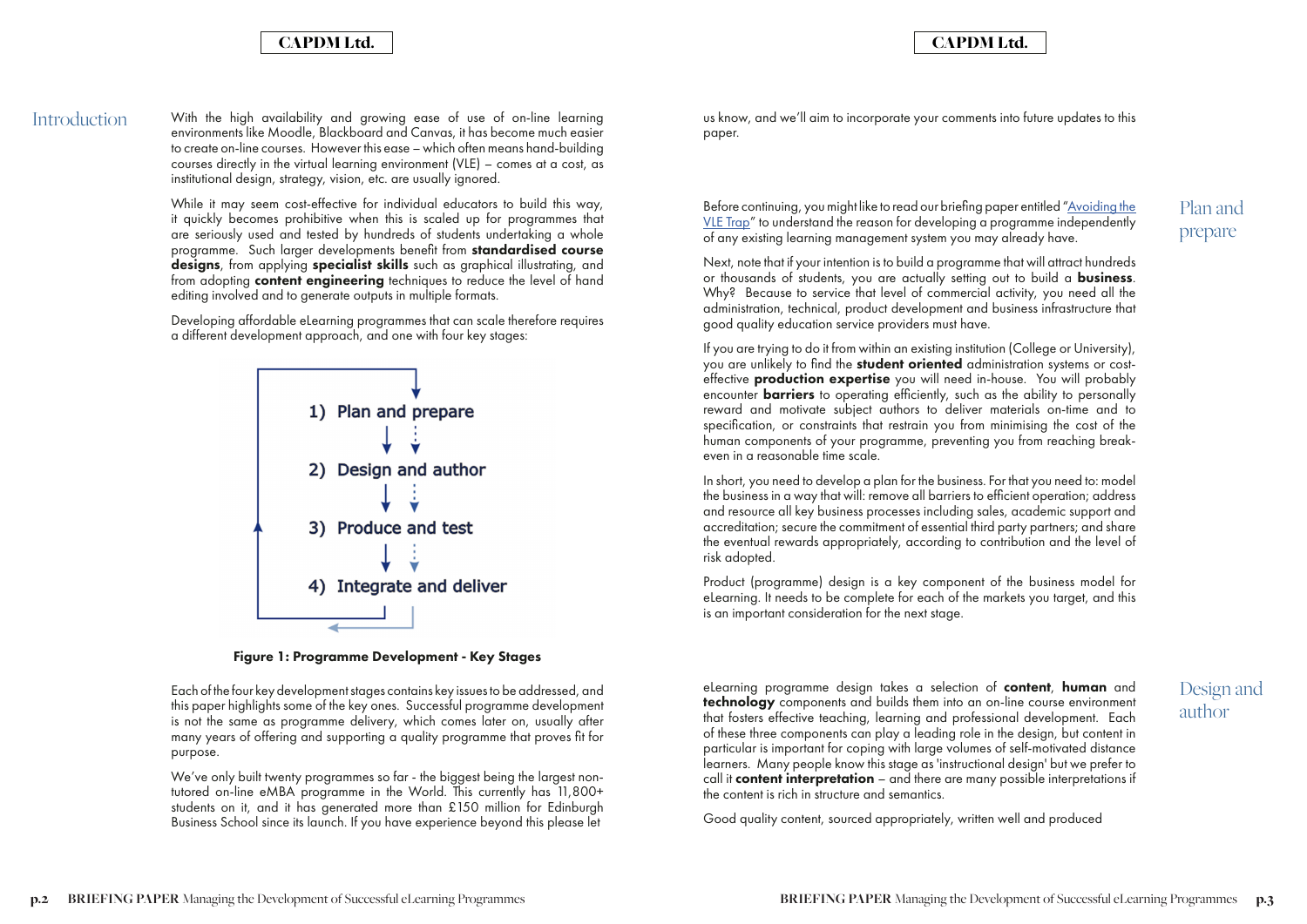### CAPDM Ltd. CAPDM Ltd.

# Produce and test

flexibly, will also support multiple different study modes – from independent selfstudy to face-to-face classroom delivery. It can be readily adapted to address a 'course map' of specific learning objectives, and assessed to deliver personal outcomes. It can also provide independence from learning management systems and subjective instructional design, and it can (and should) form the basis of a tacit repository of knowledge for any subject or profession.

Standards based content, formatted using XML and other open standards, enables the development of a vendor-independent repository of content assets, which appreciate in value in time and re-use.

Good quality content readily available, greatly supports the people component of course design too, equipping tutors or learning support staff with time saving resources addressing difficult issues, and helping students to assess their suitability for the course.

eLearning content authors don't need to know the details of the technologies being used, but do need an appreciation of the benefits of interactive content delivery so they can use them to best effect. Embedded applet simulations can turn a dull tutorial into an interesting exploration of an algorithm or a dynamic colour design wheel. Knowledge of question types that go beyond simple multiple-choice questions and rubrics that enrich feedback to students, can turn on-line assessments into much more formative learning experiences.

Design and authoring is where the key components of the programme are brought together to make a successful, sustainable commercial offering.

eLearning programme production is all about producing the highest-possible quality product and putting it 'on the shelf' for sales and use.

The cost of a fully-skilled production team may be difficult to absorb for the development of one eLearning programme, particularly as this is a long-term cost and commitment and one cannot be certain about sustained success. There is a dilemma. Do you invest in your own in-house team permanently, or do you outsource production completely? What you will obviously retain in-house is those elements that you are good at – the development of educational content – but anything else is probably a distraction at best or a financial millstone at worst.

Funding a permanent production team of at least three and probably five developers is expensive, and re-skilling them in single source publishing with standards is technically challenging. This is one reason why the temptation to hand-build in HTML within a VLE is still considered to be an option.

Few educational institutions cope well with this challenge, and even fewer education business start-ups manage this in the long term. While outsourcing is an attractive solution to this problem, in practice it can lead to loss of control,

particularly where the programme management team isn't technically strong enough to evaluate the different possible technical options in producing eLearning materials, and hence able to appreciate their asset-building value to the business.

The key in choosing between these options is to understand from day one that a large part of building an eLearning business is about building a domain of reusable learning materials, fit for any task the business and educators need.

This means investing in flexibility, semantic mark-up (as embodied in an XML approach), and an information architecture that extends across all of your content to provide operating consistency and efficiency. In parallel, build the production tool capability you need to output from the domain. Be able to batch typeset complete course sets in minutes to professional print standards, and batch generate thousands of web pages from your learning materials masters in seconds, to load into your on-line learning environments.

Apply the necessary but expensive design effort sparingly at the start of programme development, to establish the semantic content templates for your critical course components (study guides, lessons, tutorials, assessments, case studies, discussion papers). Don't use it to build the actual components themselves. Instead, content engineer the remaining volume of them using well trained authors to provide all the necessary materials, and suitable developers to capture the content semantically in large volumes.

In short, unless you are a large education provider with money to retain large teams of developers permanently:

- •find a production capability that is smart at the start, efficient during the volume build, and not a cost millstone around you neck when you no longer need all of it;
- •keep minimal management and design skills permanently in-house, and outsource the rest to teams constantly developing new programmes for multiple education providers and programme designs;
- insist on standards based production where you keep all the assets;
- put in place a long term content maintenance agreement to start at the end of the production phase, to retain the ability to update re-produce, and to cherish the assets created.

Get this part of the programme development process right, and you will have the 'engine room' in place for your eLearning business.

Testing eLearning materials thoroughly can be expensive, but having singlemaster sources of your materials offers unique efficiency gains and business benefits. Custom test datasets can be rapidly generated for specific testing purposes such as proof-checking or copy editing. Automated test queries can be run across the structured masters, looking for critical omissions or inclusions using the semantic context to spot them e.g. missing or out-of-range mark values in assessment questions.